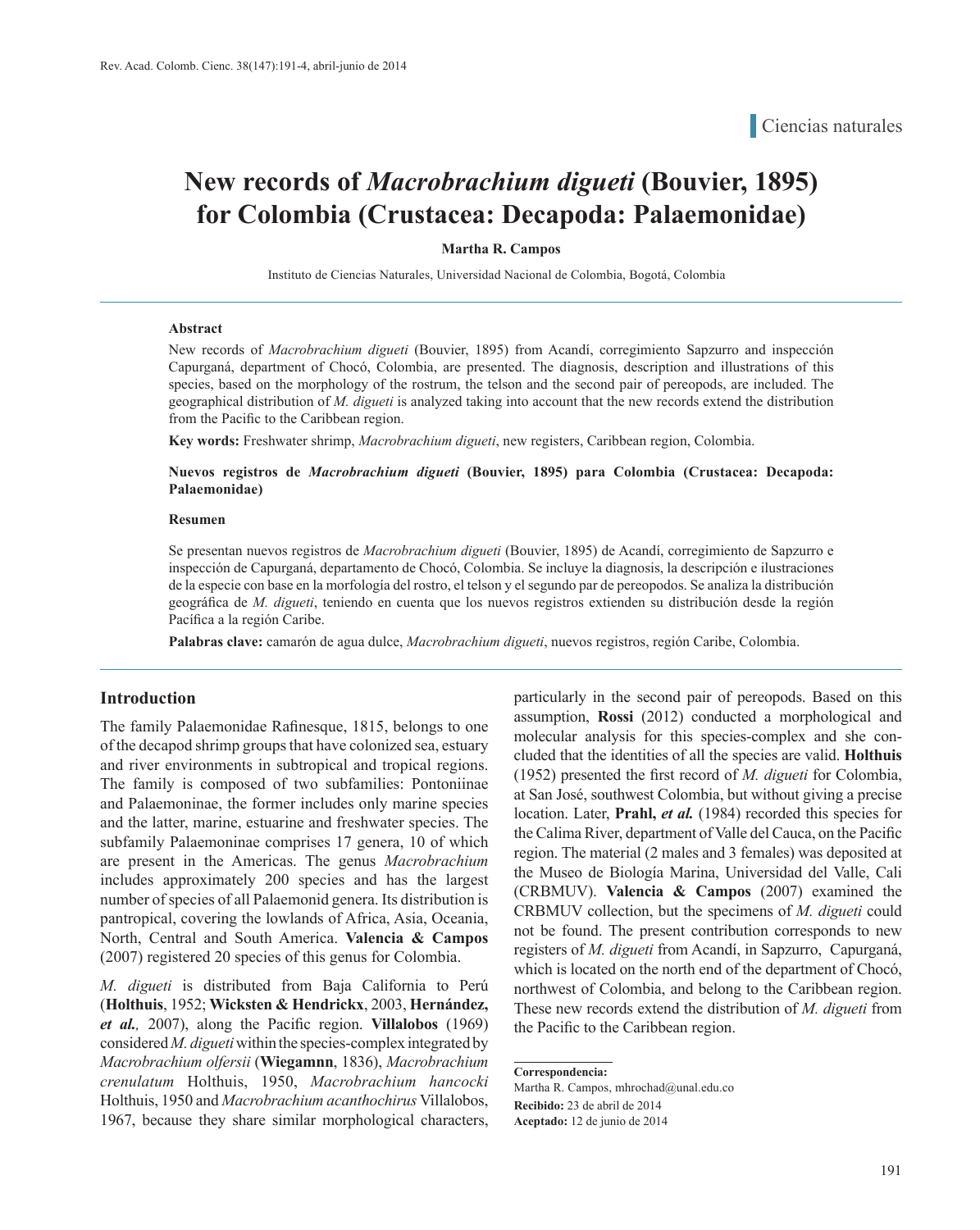# **Materials and methods**

During surveys in Acandí, corregimiento Sapzurro, inspección Capurganá, department of Chocó, two specimens of *M. digueti* (Bouvier, 1895) were collected. The specimens were identified by using the key given by **Valencia & Campos** (2007), in which the taxonomic identification of species of *Macrobrachium* is based on morphological features of the rostrum, the telson and the second pair of pereopods of adult males.

The material recorded in this paper was deposited in the reference collection of the Museo de Historia Natural, Instituto de Ciencias Naturales, Universidad Nacional de Colombia, Bogotá (ICN-MHN). The abbreviations TL and CL stand for total length and carapace length, respectively. The total length was taken from the anterior extreme of the rostrum to the posterior extreme of the telson, and the carapace length, from the posterior margin of the orbit to the posterior margin of the carapace.

# **Results**

# *Macrobrachium digueti* **(Bouvier, 1895)**

## *Palaemon digueti* Bouvier, 1895: 159.

*Macrobrachium digueti,* Holthuis, 1952: 103.— Rodríguez, 1981: 47.— Prahl, *et al*., 1984: 52.— Abele & Kim, 1989:9.— Wicksten, 1989: 13.—Wicksten & Hendrickx, 2003: 61.— Valencia & Campos, 2007: 18.—Hernández, *et al.,* 2007: 356.

# *Macrobrachium diguetti*, Méndez, 1981: 73.

(For detailed synonymy see **Holthuis**, 1952, **Hernández,**  *et al.,* 2007).

# *Material examined*

Chocó, Acandí, Corregimiento Sapzurro, quebrada del Acueducto, alt. 32 m, 8°39′13" N, 77°21′43.62" W, Sep 22 2013, leg. G. F. Medina, 1 male, ICN-MHN-CR 2749.

Chocó, Acandí, Inspección Capurganá, río Capurganá, alt. 45 m, 8o 37´18.29" N, 77o 21´34.62" W, Jun 23 2011, leg. C. Escobar, 1 male, ICN-MHN-CR 2757.

# *Diagnosis*

Rather shallow rostrum, almost reaching the end of the antennular peduncle, upper margin with 13 to 18 teeth regularly spaced, including four to seven teeth, completely post orbital, lower margin with two to four teeth; carapace, smooth; abdomen, smooth; telson, terminal margin ending in sharp midpoint, flanked by two pairs of spinules, internal pair overreaching midpoint and external pair. First pair of pereopods overreaching scaphocerite with distal portion of carpus. Second pair of pereopods strongly different in shape and size; the larger second pereopod overreaching the scaphocerite with distal portion of merus; merus as long as or slightly shorter than carpus; carpus more than two times as long as wide, shorter than palm length; palm, strongly compressed, the ventral margin straight or slightly convex, with large, thickly pubescent area on lateral surface, 1.7 times as long as high; fingers strongly gaping when closed, cutting edges thickly pubescent, as long as palm, with a prominent tooth on the proximal portion of each cutting edge, followed by one to two small teeth to base of finger, and nine to 12 placed up to tips. This diagnosis is based on **Holthuis**, 1952 and **Valencia & Campos**, 2007.

# *Description*

Rostrum, shallow with distal portion slightly recurved upward, shorter than scaphocerite, as long as antennular peduncle, upper margin with 13 teeth regularly spaced, including four teeth completely post orbital, lower margin with four teeth; carapace, smooth; abdomen, smooth; pleura of fourth and fifth segments with semi-acute tips; pleura of sixth segment ends subtriangular with acute tip; the sixth segment corresponds to 1.7 times the length of the fifth and 0.7 times the telson length; terminal margin of telson rounded at end, flanked by two pairs of spinules, with numerous setae at posterior margin, external pair as long as terminal margin and internal pair widely overreaching the terminal margin; first pair of pereopods overreaching scaphocerite with 2/3 of carpus, fingers as long as palm; carpus 1.9 times the chela length and 1.1 times the merus length; scattered large setae in all segments; second pair of pereopods different in shape and size; the large second pereopod overreaches scaphocerite with distal portion of merus; merus slightly shorter than carpus, carpus 2.3 times as long as wide and shorter than palm length, internal surfaces of merus and carpus with rows of conspicuous acute spines, which increase in size distally, and external surfaces with irregular rows of acute spinules; palm 1.6 times as long as high, strongly compressed, dorsal margin nearly straight with a row of conspicuous acute spines, which decrease in size distally, convex ventral margin with rows of minute spinules, external surface with rows of conspicuous acute spines, central rectangular area devoid of spines, covered by short setae, internal surface with large thickly pubescent area and few rows of minute spinules; fingers as long as palm, strongly gaping when closed, each cutting edge with a prominent tooth on proximal portion of each cutting edge, behind which, three to four smaller teeth are placed, and distally of the large teeth are small rounded teeth placed from base to tips and tufts of conspicuous setae, external surface of fingers covered with numerous rows of conspicuous spinules; the smaller second pereopod overreaches scaphocerite with half portion of carpus; merus slightly longer than carpus; carpus 1.1 times the palm length, fingers 1.3 times the palm length, strongly gaping when closed, each cutting edge with three median teeth in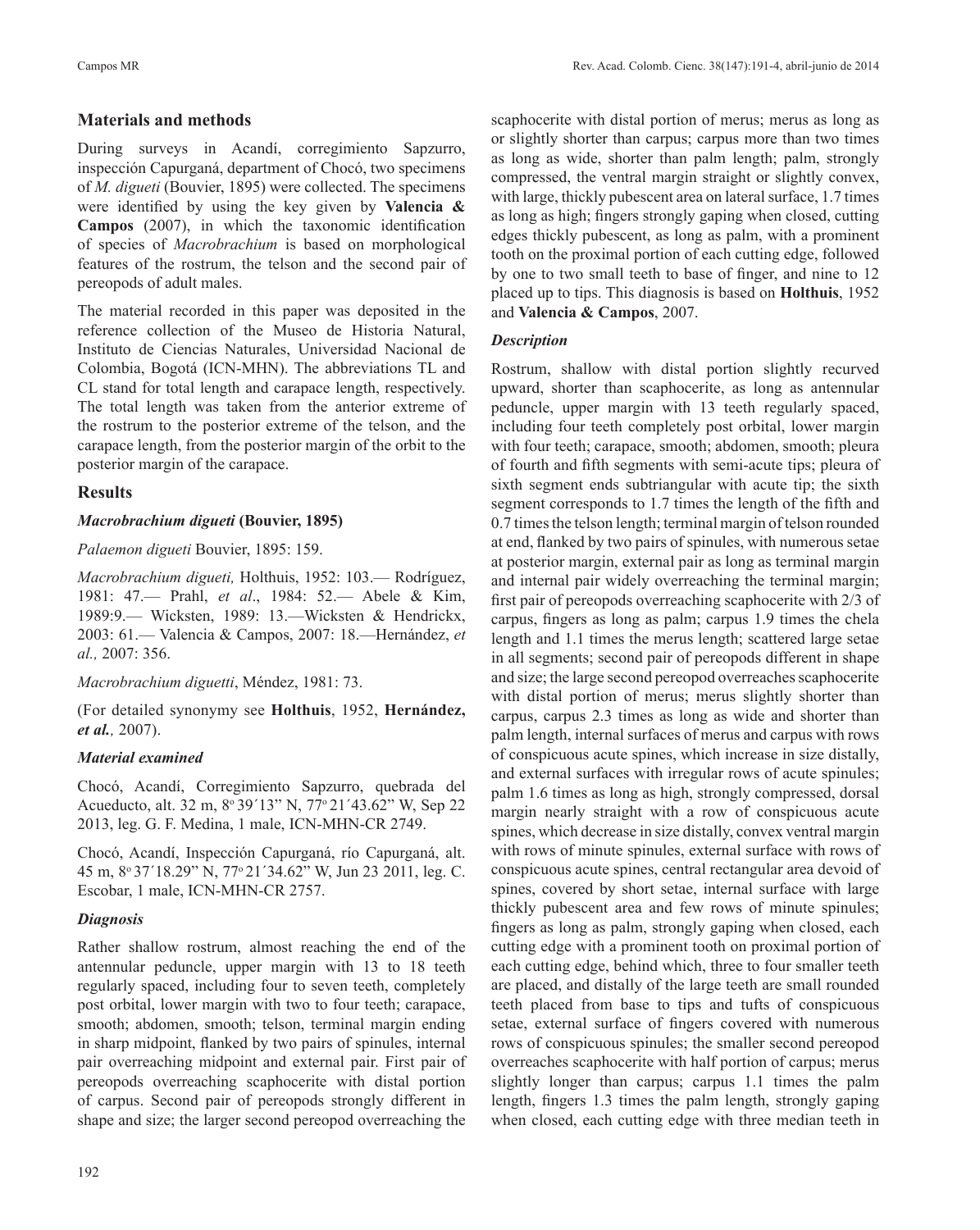proximal portion followed by a series of smaller rounded teeth and tuffs of conspicous setae; the spinulation of the smaller second pereopod is similar to the larger second pereopod, but less conspicuous.

*Size.* Male, TL 42.5 mm, CL 14.8 mm, (ICN-MHN-CR 2749); male TL 53.5 mm, CL 17.0 mm, (ICN-MHN-CR 2757).



**Figure 1.** *Macrobrachium digueti* (Bouvier, 1895), male, ICN-MHN-CR 2749. **A.** Complete body, lateral view; **B.** Detail of anterior part of body, lateral view.



**Figure 2.** *Macrobrachium digueti* (Bouvier, 1895), male, ICN-MHN-CR 2749. **A.** Large second pereopod, lateral view; **B.** Small second pereopod, lateral view; **C.** First pereopod, lateral view; **D.** Telson, dorsal view.

#### *Remarks*

**Holthuis** (1952) based the description of *Macrobrachium digueti* on material examined at the U. S. National Museum, particularly from Mexico, Guatemala, Panamá, Colombia and Ecuador. The main differences among the specimens examined by **Holthuis** (1952), the ones registered by **Prahl,**  *et al.* (1984), the specimen described herein (ICN-MHN-CR 2749) and the additional specimen examined (ICN-MHN-CR 2757) are the following:

(Holthuis, 1952), the upper margin of the rostrum displays 13 to 18 teeth, including four to seven teeth behind the orbit, the lower margin shows two to four teeth, generally three. Prahl, *et al.* (1984), the upper margin of the rostrum exhibits between 11 and 16 teeth, generally 15, including five to seven teeth behind the orbit, the lower margin shows two to four teeth. (ICN-MHN-CR 2749), the upper margin has 13 teeth, including four teeth behind the orbit, the lower margin shows four teeth, and in the specimen (ICN-MHN-CR 2757), the upper margin exhibits 12 teeth, including five teeth behind the orbit, and the lower margin shows four teeth.

The terminal margin of telson ends in sharp midpoint in (Holthuis, 1952), whereas in the specimens (ICN-MHN-CR 2749, 2757) it is rounded at the end.

In the specimens examined by **Holthuis** (1952), the fingers of the second pereopods are strongly gaping when closed, which are similar in the specimen described herein, while in the specimen (ICN-MHN-CR 2757), they are only slightly gaping when closed.

The fingers of the smaller second pereopod reached 0.75 of the length of the palm in (Holthuis, 1952), while in specimen (ICN-MHN-CR 2749) they surpass 1.3 times the palm length.

*M. digueti* closely resembles *M. olfersii* (Wiegmann, 1836). The two species can be distinguished in adult males by differences in the second pair of pereopods: (a) the largest second pereopod overreaches the scaphocerite with ca. 1/4 of the merus length in *M. olfersii*, whereas in *M. digueti* it overreaches the distal portion of merus; (b) the palms of the large chela are compressed in *M. digueti,* whereas they are strongly swollen in *M. olfersii*.

#### **Discussion**

Seven species are recorded for the Pacific region of Colombia: *Macrobrachium americanum* Bate, 1868*, M. digueti, Macrobrachium hancocki* Holthuis, 1950*, Macrobrachium panamense* Rathbun, 1912*, Macrobrachium rathbunae* Holthuis, 1950*, Macrobrachium tenellum* (Smith, 1871) and *Macrobrachium transandicum* Holthuis, 1950.

*M. digueti* is distributed from Baja California to Perú (**Wicksten & Hendrickx**, 2003, **Hernández,** *et al.,* 2007). According to the literature, the records for Colombia are: San